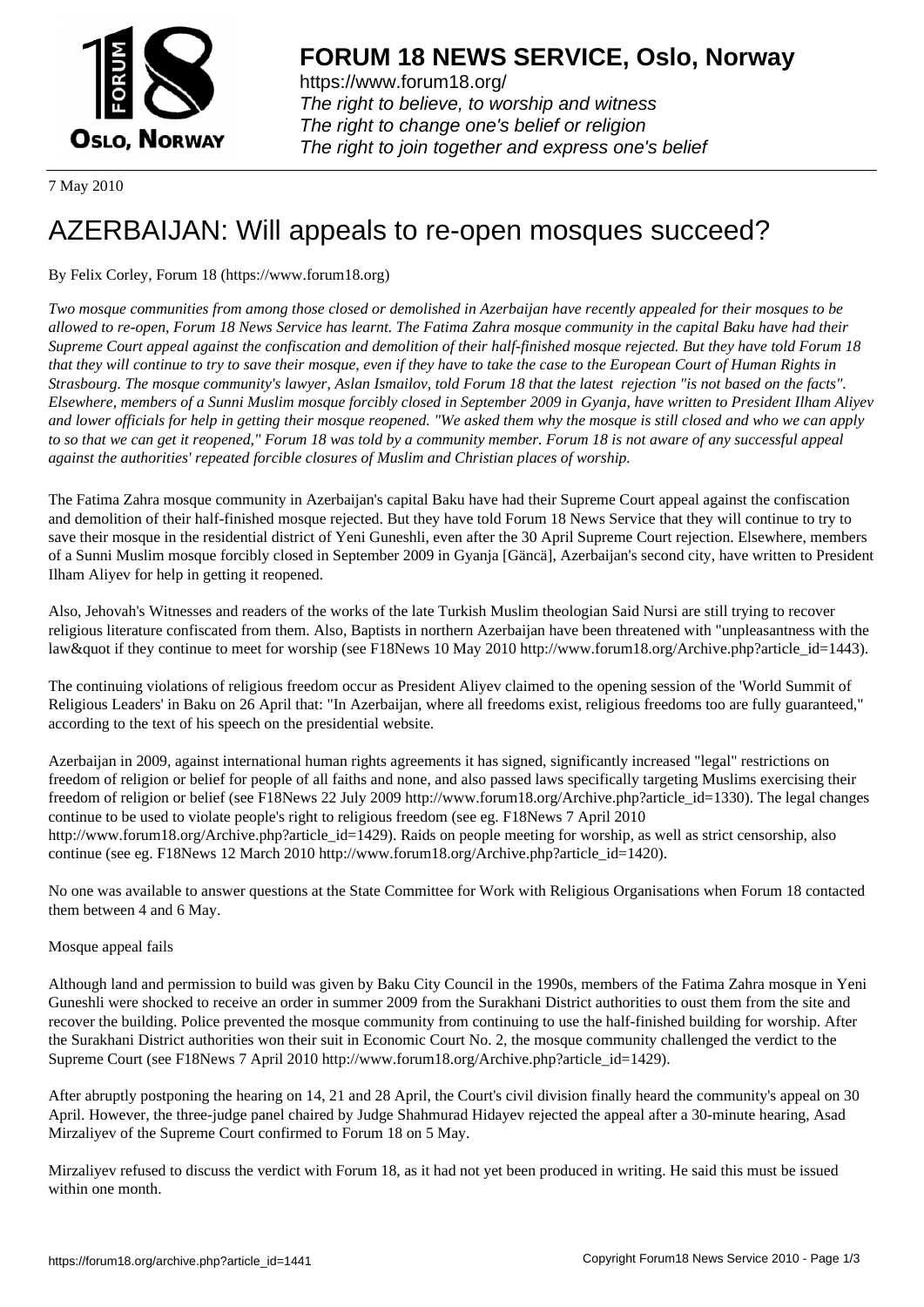Constitutional Court," one community member told Forum 18. "If that fails we will go all the way to the European Court of Human Rights in Strasbourg."

Condemning the Supreme Court ruling was the mosque community's lawyer, Aslan Ismailov. "The decision is not based on the facts," he complained to Forum 18 on 5 May.

Defending the authorities' decision to confiscate and demolish the mosque is Barhudar Barhudarov, spokesperson for Surakhani District Administration. "It was an illegal structure," he insisted to Forum 18 on 5 May. "They're deceiving you - the building is unfinished and they never prayed there – except when they began their court case."

Police have forcibly prevented people from praying in the mosque (see F18News 26 June 2009 http://www.forum18.org/Archive.php?article\_id=1319).

Barhudarov of Surakhani District Administration said the District has 15 mosques, and he saw no need for more. Asked why the community cannot complete the building work and carry on praying there, he insisted that Baku City Administration has not given its permission. He then put the phone down.

Will appeal to Caucasian Muslim Board work?

Fatima Zahra community members told Forum 18 that they had attended the namaz (prayers) at Baku's main Taza Pir mosque on 4 May and had handed an appeal to Sheikh-ul-Islam Allahshukur Pashazade, the head of the Caucasian Muslim Board. "He told us he won't allow them to demolish the mosque and promised it would be completed," one community member told Forum 18. He said Pashazade told them he had written to President Aliyev.

Rahima Dadashova, spokesperson for the Muslim Board, maintained that the 4 May meeting between community members and Pashazade had not been necessary to persuade the Board to act. "The Sheikh-ul-Islam was already doing all he could to prevent this decision from being enforced," she told Forum 18 on 6 May. "We've said from the start that we – as the spiritual centre for Azerbaijan's Muslims – are against the demolition of any mosques. These are holy places."

All Muslim religious communities in the country are legally compelled to come under the control of the Caucasian Muslim Board (see F18News 22 July 2009 http://www.forum18.org/Archive.php?article\_id=1330).

Gyanja mosque appeals to reopen

Members of the Sunni Mosque in the Shahsevenler district of Gyanja, forcibly closed by the authorities in 2009, wrote on 4 May to President Aliyev, to Sheikh-ul-Islam Pashazade of the Muslim Board and to Hidayat Orujev, the Chair of the State Committee. "We asked them why the mosque is still closed and who we can apply to so that we can get it reopened," community member Vidadi Abbasov told Forum 18 from Gyanja on 5 May. "Our mosque – the Albanian mosque – has been locked since September 2009 with an official seal on the door."

The mosque was closed in September 2009 four days before the end of the Muslim fasting month of Ramadan and the community has been seeking in vain to have it reopened (see F18News 7 April 2010 http://www.forum18.org/Archive.php?article\_id=1429).

Abbasov expressed frustration that the community does not know who ordered the mosque's closure, as well as who has the power to permit its reopening. Many mosques have been forcibly closed in recent years (see eg. F18News 18 September 2009 http://www.forum18.org/Archive.php?article\_id=1350)

Dadashova of the Muslim Board told Forum 18 that she was not informed about the specifics of the Gyanja Sunni Mosque closure, But she repeatedly insisted that the Board wants to see all closed mosques reopened, and functioning on what she described as a legal basis.

Churches remain closed, Muslims still banned from praying

Not only mosques, but also a Baptist church and Georgian Orthodox churches have also been forcibly closed by the authorities (see eg. F18News 29 January 2009 http://www.forum18.org/Archive.php?article\_id=1246). A nationwide "temporary" ban on praying outside mosques, imposed in August 2008, also remains in force (see F18News 17 October 2008 http://www.forum18.org/Archive.php?article\_id=1205). (END)

For more background information see Forum 18's Azerbaijan religious freedom survey at http://www.forum18.org/Archive.php?article\_id=1192.

More coverage of freedom of thought, conscience and belief in Azerbaijan is at